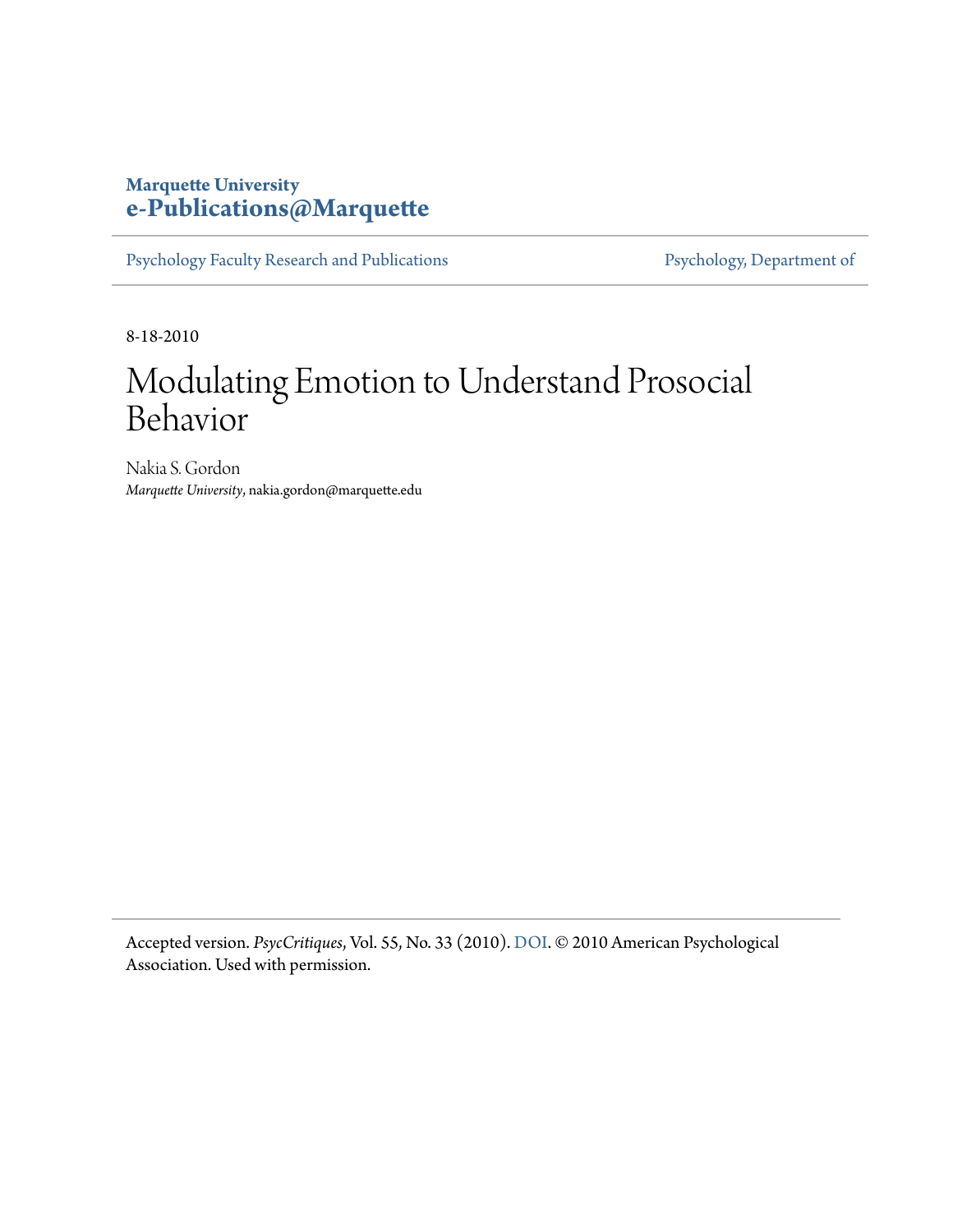**Marquette University**

### **e-Publications@Marquette**

### *Pscychology Faculty Research and Publications/College of Arts and Sciences*

*This paper is NOT THE PUBLISHED VERSION;* **but the author's final, peer-reviewed manuscript.** The published version may be accessed by following the link in th citation below.

*PsycCRITIQUES*, Vol. 55, No. 33 (2010). DOI. This article is © American Psychological Association and permission has been granted for this version to appear in [e-Publications@Marquette.](http://epublications.marquette.edu/) American Psychological Association does not grant permission for this article to be further copied/distributed or hosted elsewhere without the express permission from American Psychological Association.

# Modulating Emotion to Understand Prosocial Behavior

Nakia S Gordon Marquette University, Milwaukee, WI, USA

### Abstract

Reviews the book, *Prosocial motives, emotions, and behavior: The better angels of our nature* edited by Mario Mikulincer and Phillip R. Shaver (see record 2009-08941-000).

This book serves as a well-organized primer for anyone interested in factors governing prosocial behaviors. Importantly, it also highlights why behaving prosocially is beneficial not only to the recipient but also to the provider, even when that deed is as simple as forgiveness. The broad goal of this book is to integrate what is known about prosocial behavior. The editors do a magnificent job making this edited work tell a cohesive story. In sum, this book does more than simply summarize types of prosocial motives, emotions, and behaviors. It provides a foundation for thinking about how to manage interpersonal, group, and perhaps societal (intergroup) relationships. Given our country's military involvement abroad, it is refreshing to see work that highlights how we might attain positive social behavior. This book is relevant to a wide readership. It will appeal not only to social psychologists but also to any social scientist interested in human interactions. This includes those with interests in positive and health psychology. Experimental psychologists, who may have little background in social psychology, will also find this book enjoyable as it highlights a number of social psychological theories succinctly.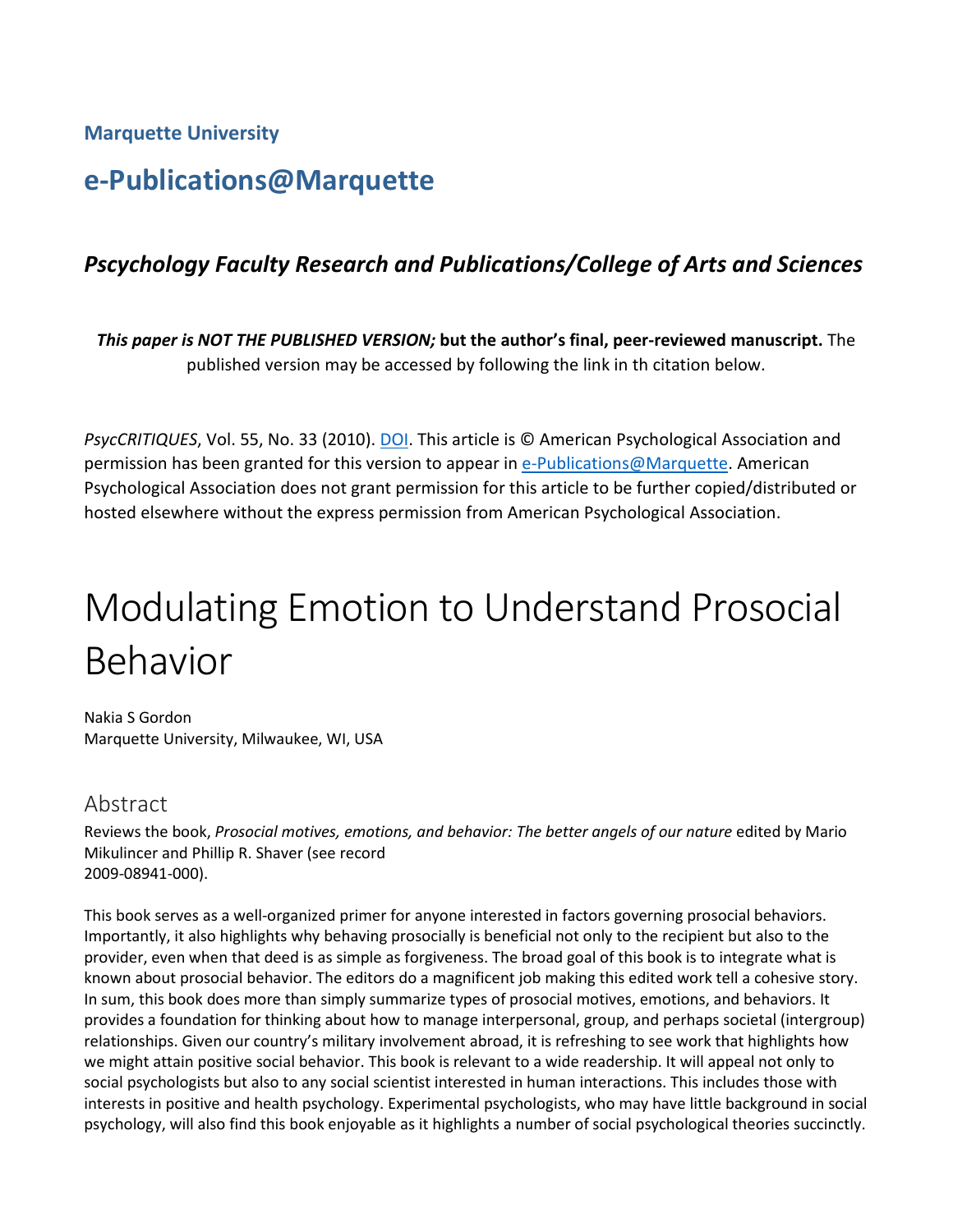### Keywords

Prosocial emotions; prosocial behavior; prosocial motives; interpersonal relationships; group relations; societal relations

### Article Text

*Prosocial Motives, Emotions, and Behavior: The Better Angels of Our Nature* serves as a well-organized primer for anyone interested in factors governing prosocial behaviors. Importantly, it also highlights why behaving prosocially is beneficial not only to the recipient but also to the provider, even when that deed is as simple as forgiveness. The broad goal of this book is to integrate what is known about prosocial behavior. The editors do a magnificent job making this edited work tell a cohesive story.

The book is organized such that the principles of prosocial behavior are clearly explained at the start and the later applications of those fundamental concepts become expected by the end. In the editors' words, this book looks at "various levels of analysis from the neural to the societal" (p. 4). It also makes a clear argument for why prosocial behaviors are an important area of research.

At the outset, contributing authors address the philosophical quandary of whether altruistic behavior is truly altruistic if one benefits from performing such behavior. Many of the authors also address whether one should benefit from performing prosocial acts. It appears that the answer is yes, one can and should benefit from behaving prosocially. In fact, Simpson and Beckes (Chapter 2) suggest that "far from being competitive and antagonistic, our most reproductively successful ancestors may have been among the most cooperative and resourceful individuals within their groups" (pp. 50–51).

This is a welcomed juxtaposition against the lay understanding of "survival of the fittest." A diversity of definitions is reflected in this work, yet the reader will come away with a coherent and integrated understanding of empathy, altruism, and prosocial behavior. The care taken to address the theoretical perspectives on *empathy* and *altruism*helps diminish the need to continuously reconcile the meaning of these terms when one is dealing with other complex issues that authors raise later in the book.

While the word *emotion* is in the title, and one of the sections of the book is titled Prosocial Emotions, the book largely addresses complex emotions such as compassionate love, gratitude, forgiveness, and generosity. The strength of focusing on these emotions is that it introduces these emotions as positive, prosocial emotions that should be examined further (perhaps by affective neuroscientists). It also expands our vocabulary of positively valanced emotions.

The weakness of focusing only on these emotions is that the specific roles of basic emotions (e.g., happiness, sadness, fear) are not thoroughly discussed. Though it is but one factor (as a couple of authors discuss), it would be useful to understand the role that various emotions play in prosocial behaviors. For example, the results of a recent experiment indicate that the ability to accurately recognize fear predicts prosocial behavior (i.e., donating time and money to a victim; Marsh, Kozak, & Ambady, 2007).

Indeed, Soto and Levenson (2009) pointed out that accurately interpreting emotional signals lets one predict behavior and form and maintain social bonds. Accordingly, it is also important to recognize the discomfort or embarrassment others may experience when asking for help as discomfort and subsequent low rates of help seeking may diminish prosocial activity (Bohns & Flynn, 2010).

The fields of affective and social neuroscience are tackling the underlying biological processes of the emotional aspect in social interactions. In particular, there has been a focus on perceived fairness with either the Dictator or Ultimatum game paradigms. In these paradigms, one person receives a sum of money and is responsible for